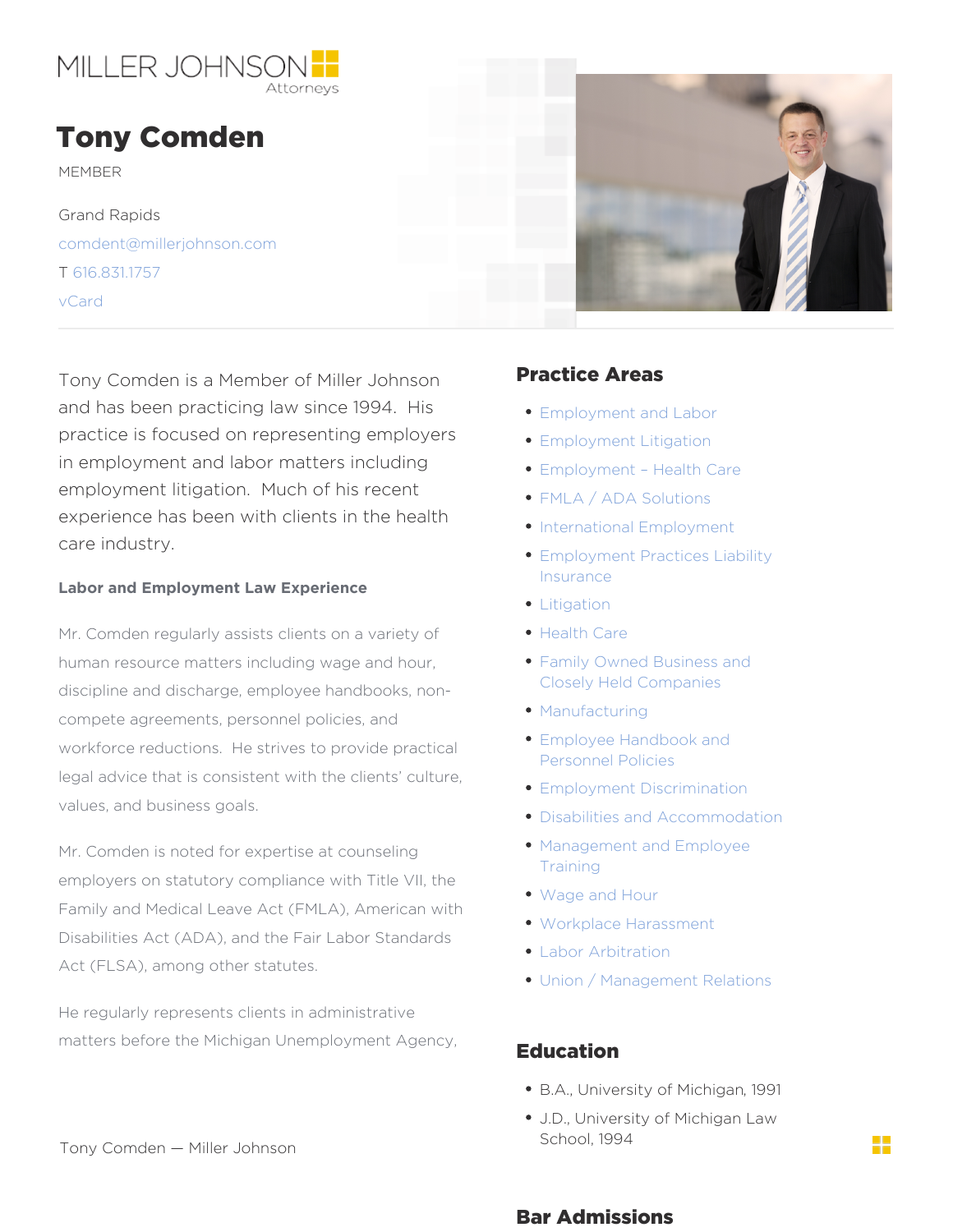the Michigan Department of Civil Rights, the Equal Employment Opportunity Commission, the Office for Civil Rights, and other state and federal agencies.

## **Employment Litigation Experience**

Mr. Comden represents management in employment litigation matters across the country, many of which involve discrimination, harassment or statutory compliance. He has also represented several employers in retiree health insurance class action cases across the county.

He is admitted to practice in all Michigan State Courts as well as the United States District Courts for the Western and Eastern Districts of Michigan, the Western and Eastern Districts of Arkansas, the Northern and Southern Districts of Texas, the Eastern District of Wisconsin, and the United States Courts of Appeal for the Second, Third, Fourth, Fifth, Sixth, Seventh, Eighth and Tenth Circuits.

Some representative cases include:

- Obtained summary dismissal on ADA, FMLA, and discrimination claims for large Michiganbased auto manufacturer
- Counseled large multi-specialty health care provider on separation of shareholder physician and thereafter obtained summary dismissal of physician's Whistleblower Protection Act and tort claims in court
- Obtained jury verdict for a national transportation company in a sex discrimination claim brought by a former female salesperson